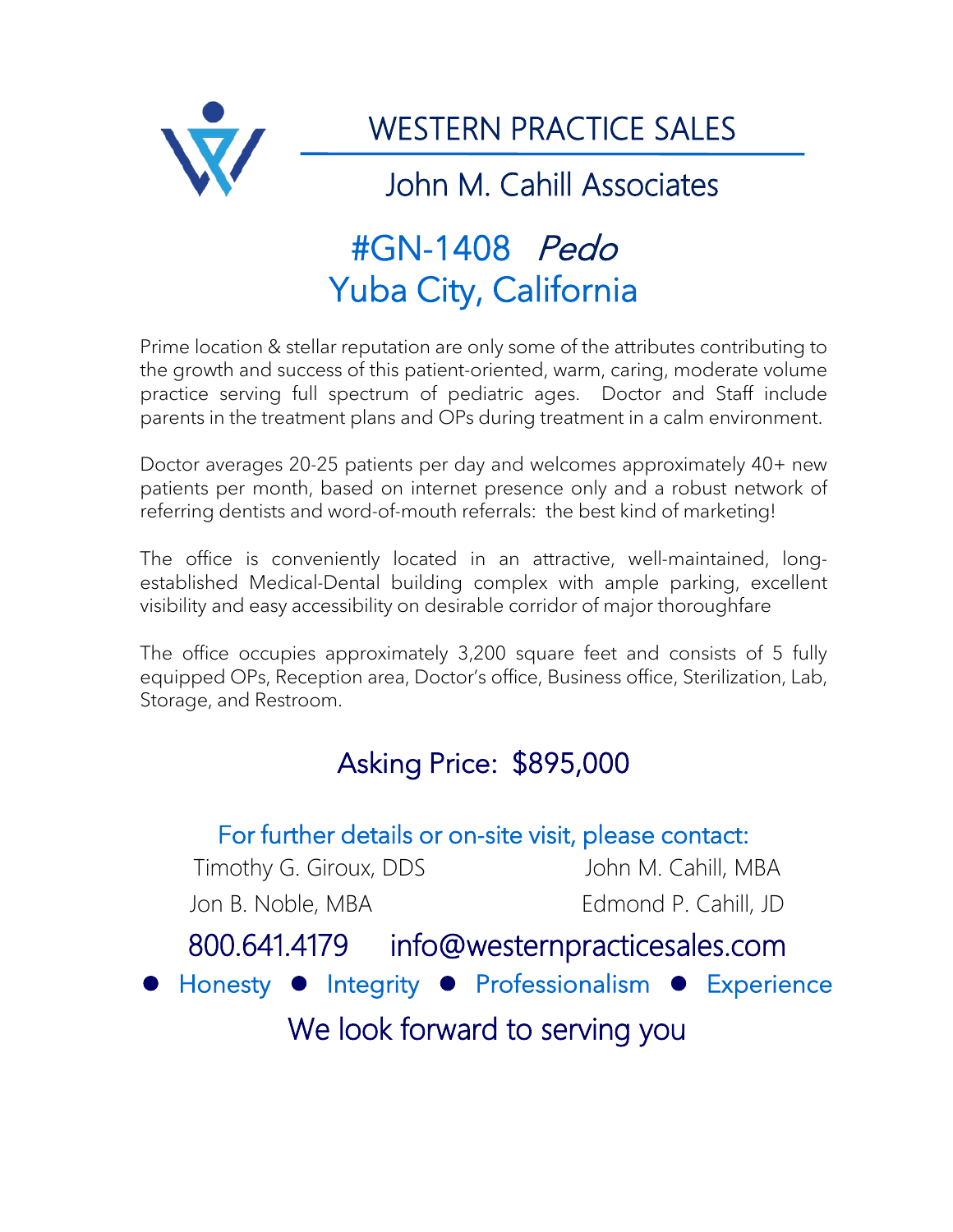### # GN-1408 WESTERN PRACTICE SALES / JOHN CAHILL ASSOCIATES \$895,000

#### PRACTICE INFORMATION SHEET

| <b>OFFICE OPERATION INFORMATION</b>                                                                                                                                                                                                                                                                                  |                                                 |              |                          |                    |                      |               |     |
|----------------------------------------------------------------------------------------------------------------------------------------------------------------------------------------------------------------------------------------------------------------------------------------------------------------------|-------------------------------------------------|--------------|--------------------------|--------------------|----------------------|---------------|-----|
|                                                                                                                                                                                                                                                                                                                      | <b>SUN</b>                                      | <b>MON</b>   | <b>TUE</b>               | WED                | <b>THUR</b>          | FRI           | SAT |
| Office Hours                                                                                                                                                                                                                                                                                                         |                                                 | 7:20-3:20    | 7:20-3:20                | 7:20-3:20          | 7:20-3:20            |               |     |
| Doctor's Hours                                                                                                                                                                                                                                                                                                       |                                                 | $7 - 3:30$   | $7 - 3:30$               | $7 - 3:30$         | $7 - 3:30$           |               |     |
| Associate's Hours                                                                                                                                                                                                                                                                                                    |                                                 | $7 - 3:30$   | $7 - 3:30$               | $7 - 3:30$         | $7 - 3:30$           |               |     |
| Type of Practice:                                                                                                                                                                                                                                                                                                    | Pedodontic<br>Reason for Selling:<br>Retirement |              |                          |                    |                      |               |     |
| Years established:<br>$\sim$ Since 1991<br>Days worked in 2020:<br>$\sim$ 190+ days                                                                                                                                                                                                                                  |                                                 |              |                          |                    |                      |               |     |
| *Office was closed for 28 days due to Covid in 2020<br>Days worked in 2021:<br>$\sim$ 155+ days                                                                                                                                                                                                                      |                                                 |              |                          |                    |                      |               |     |
| <b>OFFICE SPACE &amp; LEASE INFORMATION</b>                                                                                                                                                                                                                                                                          |                                                 |              |                          |                    |                      |               |     |
| Is building available for purchase?<br>N/A<br>Is the building/suite owned?<br><b>No</b>                                                                                                                                                                                                                              |                                                 |              |                          |                    |                      |               |     |
| Is the space leased?                                                                                                                                                                                                                                                                                                 | Yes                                             |              | Is lease renewable?      | Yes                | Is lease assignable? |               |     |
| Term of Lease:<br>2022<br>Expiration date:                                                                                                                                                                                                                                                                           |                                                 |              |                          |                    |                      |               |     |
| Do you share space with another dentist?                                                                                                                                                                                                                                                                             |                                                 |              | N/A                      |                    |                      |               |     |
| \$3,250.00/month<br>Common area, maintenance fees /taxes included?<br>Rent per month<br>Yes                                                                                                                                                                                                                          |                                                 |              |                          |                    |                      |               |     |
| Are utilities included?<br>If not included, current amount paid?<br><b>No</b>                                                                                                                                                                                                                                        |                                                 |              |                          |                    |                      |               |     |
| Is the rent considered above, below or at fair market value?<br><b>Below Fair Market</b>                                                                                                                                                                                                                             |                                                 |              |                          |                    |                      |               |     |
| Type of Building:                                                                                                                                                                                                                                                                                                    | Condo                                           |              | Free-standing<br>$\sf X$ | Professional       |                      | Retail Center |     |
| Office Square footage:                                                                                                                                                                                                                                                                                               | ~ 3,200 sq. ft.                                 |              | Carpet?                  | Yes                | Air conditioning?    |               | Yes |
| Number of fully equipped OPs:<br>5<br>Plumbed for additional OPs?<br>No                                                                                                                                                                                                                                              |                                                 |              |                          |                    |                      |               |     |
| Reception area:<br>Yes                                                                                                                                                                                                                                                                                               | Dark room:                                      | No           |                          | Doctor's office:   | Yes                  | Lab:          | Yes |
| Business office:<br>Yes                                                                                                                                                                                                                                                                                              | Restrooms:                                      | Yes          |                          | Sterilization:     | Yes                  | Storage:      | Yes |
| Digital X-ray:<br>Yes                                                                                                                                                                                                                                                                                                | Cerec:                                          | No<br>Laser: | No                       | Intra-oral Camera: | <b>No</b>            | 3D Imager:    | No  |
| Excellent location: long-established, attractive, well-maintained, well-<br>Description of office building, Location and<br>established, single-story Medical-Dental building complex w/ ample<br>attributes of practice (a brief description):<br>parking, great visibility and accessibility on major thoroughfare |                                                 |              |                          |                    |                      |               |     |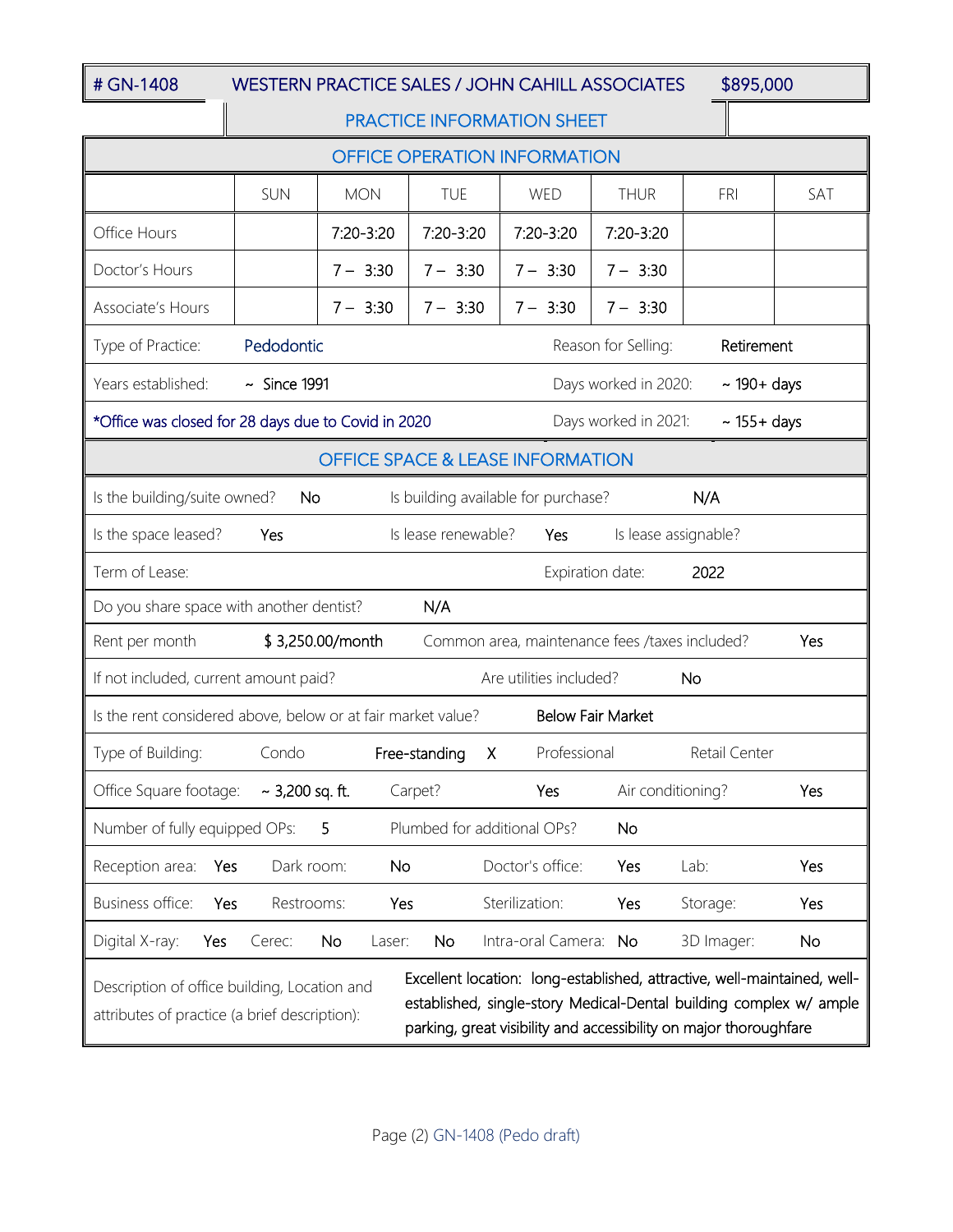| <b>PATIENT DEMOGRAPHICS</b>                                                                                                                                                                                                                                                                                                                                                                                                                                                                                                                                                                                                   |                                                                                          |            |             |                                            |            |             |                 |          |  |
|-------------------------------------------------------------------------------------------------------------------------------------------------------------------------------------------------------------------------------------------------------------------------------------------------------------------------------------------------------------------------------------------------------------------------------------------------------------------------------------------------------------------------------------------------------------------------------------------------------------------------------|------------------------------------------------------------------------------------------|------------|-------------|--------------------------------------------|------------|-------------|-----------------|----------|--|
| Breakdown of Service/Procedures as a percentage of Collections: Practice limited to Pediatric Dentistry                                                                                                                                                                                                                                                                                                                                                                                                                                                                                                                       |                                                                                          |            |             |                                            |            |             |                 |          |  |
| Preventative/Hygiene                                                                                                                                                                                                                                                                                                                                                                                                                                                                                                                                                                                                          | 60                                                                                       | Diagnostic | 10          | Adjunctive                                 |            | 0           | Dentures        | 0        |  |
| General Operative                                                                                                                                                                                                                                                                                                                                                                                                                                                                                                                                                                                                             | 20                                                                                       | Endo       | $\mathbf 0$ | Ortho/TMJ                                  |            | $\mathbf 0$ | Perio           | 0        |  |
| Oral Surgery                                                                                                                                                                                                                                                                                                                                                                                                                                                                                                                                                                                                                  | 10                                                                                       | Cosmetic   | $\mathbf 0$ | Crown/Bridge                               |            | 0           | Implant Surgery | 0        |  |
|                                                                                                                                                                                                                                                                                                                                                                                                                                                                                                                                                                                                                               | What services/procedures are referred out? (i.e. Oral Surgery, Endo, Perio, Ortho, Pedo) |            |             |                                            |            |             |                 |          |  |
| Refer All Endo, Perio & Ortho. Complex Oral Surgery                                                                                                                                                                                                                                                                                                                                                                                                                                                                                                                                                                           |                                                                                          |            |             |                                            |            |             |                 |          |  |
| Type of patients as a percentage of Collections:<br>Private Pay 20 Insurance/PPO 80 Denti-Cal Capitation (HMO) __ Other __                                                                                                                                                                                                                                                                                                                                                                                                                                                                                                    |                                                                                          |            |             |                                            |            |             |                 |          |  |
| Are you a Delta Provider? Premier Only Y Premier + PPO ______                                                                                                                                                                                                                                                                                                                                                                                                                                                                                                                                                                 |                                                                                          |            |             |                                            |            |             |                 |          |  |
| *Delta Premier: Dentists enrolling for the first time in the Premier Network are also being required to enroll in the PPO network. The<br>requirement to sign with both networks will result in treatment provided to those Delta PPO patients within the practice being<br>reimbursed at the PPO level, without the ability to balance bill those patients to Premier rates. This could result in a reduction in the<br>practice collections that could lower the buyer's projected income depending on the amount of Delta DPO patients in the practice who<br>have actually paid the difference between the fee schedules. |                                                                                          |            |             |                                            |            |             |                 |          |  |
| Yes<br>Does your practice participate in "Care Credit"?                                                                                                                                                                                                                                                                                                                                                                                                                                                                                                                                                                       |                                                                                          |            |             |                                            |            |             |                 |          |  |
| List Preferred Provider, Health Care Provider and Capitation Plans now in place: Delta, Military                                                                                                                                                                                                                                                                                                                                                                                                                                                                                                                              |                                                                                          |            |             |                                            |            |             |                 |          |  |
| Estimated Number of Active Patient Files:<br>Number to be defined by Buyer's Due Diligence Process*                                                                                                                                                                                                                                                                                                                                                                                                                                                                                                                           |                                                                                          |            |             |                                            |            |             |                 |          |  |
| *SELLER IN NO WAY WARRANTS THE EXACT ACCURACY OF PATIENT FILES. IT IS THE BUYER'S RESPONSIBILITY TO DEFINE AND VERIFY<br>ACTIVE PATIENT FILES WITH A CHART REVIEW. PRACTICE VALUE IS PREDOMINANTLY DETERMINED BY SELLER'S COLLECTIONS. SELLER'S<br>COLLECTIONS CAN BE INDICATIVE OF THE NUMBER OF ACTIVE PATIENTS AND TYPE OF PROCEDURES PERFORMED.                                                                                                                                                                                                                                                                           |                                                                                          |            |             |                                            |            |             |                 |          |  |
| $~\sim 40+$<br>Average number of New Patients per month for past 12 months:                                                                                                                                                                                                                                                                                                                                                                                                                                                                                                                                                   |                                                                                          |            |             |                                            |            |             |                 |          |  |
| Average number of patients per day?                                                                                                                                                                                                                                                                                                                                                                                                                                                                                                                                                                                           |                                                                                          |            |             | Per-Doctor:                                | $~20 - 25$ |             | Per-Hygienist:  |          |  |
| Hygiene days per week:                                                                                                                                                                                                                                                                                                                                                                                                                                                                                                                                                                                                        |                                                                                          | N/A        |             |                                            |            |             |                 |          |  |
| Average age of patients:                                                                                                                                                                                                                                                                                                                                                                                                                                                                                                                                                                                                      |                                                                                          |            |             | Full range: birth to 18 yrs: average 7 yrs |            |             |                 |          |  |
| Does the office have Nitrous Oxide?                                                                                                                                                                                                                                                                                                                                                                                                                                                                                                                                                                                           |                                                                                          | Yes        |             |                                            |            |             |                 |          |  |
| Type of recall system used?                                                                                                                                                                                                                                                                                                                                                                                                                                                                                                                                                                                                   |                                                                                          | Softdent   |             |                                            |            |             |                 |          |  |
| Number of recalls per month?                                                                                                                                                                                                                                                                                                                                                                                                                                                                                                                                                                                                  |                                                                                          | ~100       |             |                                            |            |             |                 |          |  |
| Types of Advertising:                                                                                                                                                                                                                                                                                                                                                                                                                                                                                                                                                                                                         |                                                                                          | Print Ad:  | Facebook:   |                                            | Yelp:      |             | Other:          | Internet |  |
| *Advertising contracts will be the responsibility of the Buyer after transition                                                                                                                                                                                                                                                                                                                                                                                                                                                                                                                                               |                                                                                          |            |             |                                            |            |             |                 |          |  |
| None, Internet & Internal Marketing: word-of-mouth referrals<br>What types of Practice Promotions?                                                                                                                                                                                                                                                                                                                                                                                                                                                                                                                            |                                                                                          |            |             |                                            |            |             |                 |          |  |